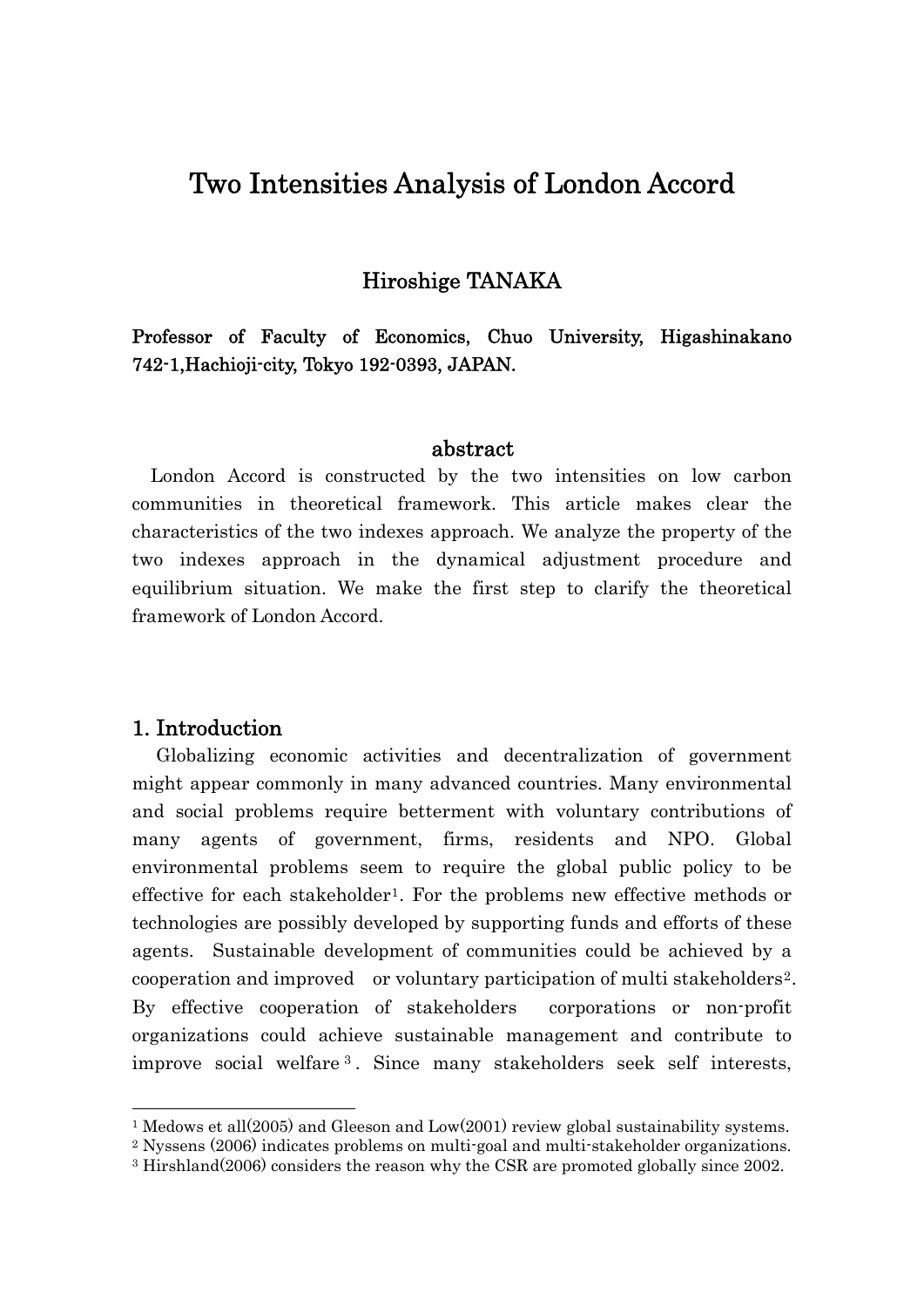probably contributions of many stakeholders are deficient and out of balanced to promote sustainability<sup>[4](#page-1-0)</sup>. We must investigate incentives of voluntary contributions and devise a sustainable scheme to foster and to facilitate them<sup>[5](#page-1-1)</sup>.

Price mechanism in market economy is vital role in the resource allocation. The indexes to substitute or complement the price are investigated in the external market economy. In this essay, we consider the mechanism which sends stakeholders signals toward low carbon emission communities. We consider the properties of energy intensity and carbon intensity in the framework of London Accord 2007.

# 2. Model

-

We are obliged to convert the way of life and production system in our society into more energy efficient system to achieve the sustainability at a global scale. Many new technologies or policies are developed or proposed to attain the energy efficient society. Probably each method seems to contain merits and demerits at the same time and shows various benefits and costs to be determined. Some innovations might proceed in a sires of progresses and mature for long time consequently. We should take strategic approach to accelerate the innovation process. Evaluating the relative advantage of each method, we should select the best mix of the policies. It is largely possible that each measure or technology shows environmental advantage with the costs of decrease of consumption and production in the economy. Sometimes we are targeting to construct conflicting goals for the economy and the environment. The goals for sustainability could be guided by arranging synthetic social indexes which satisfy some proper characteristics. London Accord focuses on the functions of a couple of indexes the energy intensity and the carbon intensity<sup>[6](#page-1-2)</sup>. Considering the two indexes, we explain some notations as follows. The quantity of energy J is measured by Joule. The

<span id="page-1-0"></span><sup>4</sup> Marshall(2005) considers collaborative solutions for environmental management.

<span id="page-1-1"></span> $5$  Tanaka(2004),(2005),(2007a)(2007b) develops the theory of corporate

governance(Tirole(2001)) and formulation of Altruism(Tanaka(1998) for the decision process in multi stakeholder communities.

<span id="page-1-2"></span> $6$  Krapivin and Varotsos(2007) review the theoretical analysis of globalization and sustainability. Bosetii ,Garraro and Galeotti( 2006) consider dynamical properties of carbon and energy intensity.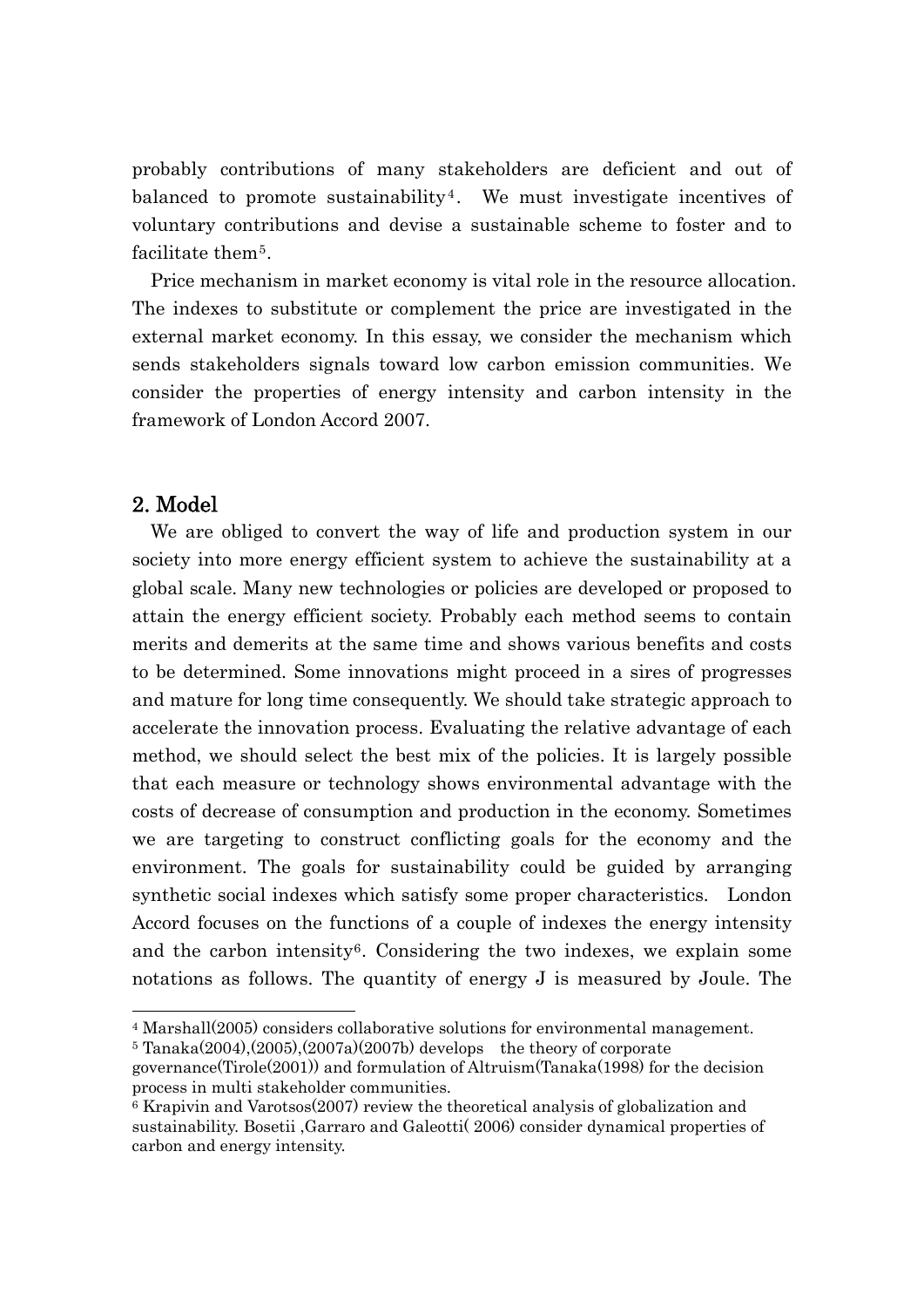scale of national product Y is denoted by GDP. It is a desirable target for climate change that we achieve higher Y with lower consumption of J. We should design a clear signal challenging the climate change as price mechanism in market economy play the role on achieving efficient resource allocations.

We must employ more efforts or resources to increase efficiency of Y regarding to J. The developments of new production technologies or the reform of transformation or distribution system might contribute improvement of the combination Y and J for global environmental problems.

We indicate the level of resources invested or consumed to improve Y as  $e_y$ .

### $e_j$  denotes the volume of effort to improve energy efficiency J.  $e_y$  and  $e_j$

are traded in markets by the price of the unit. London Accord argues the properties of the five capitals; natural capital, human capital, social capital, manufactured capital and financial capital [7](#page-2-0) . Resources are invested or poured into some capitals intensively according to relative advantage of them. In other words, resources are arranged among feasible targets for climate changes. If the total resource newly available to polices for constructing the sustainable society is given by E, the fund G to improve environment and poverty problems is expected to enlarge resource restriction in the area of challenging global environmental problems. The condition is expressed by

$$
e_y + e_j = E + G \tag{1}
$$

The new technologies to improve energy efficiency possibly increase national products but deplete J for the economy. In some case, the new technologies to improve efficiency of solar energy replace a part of fossil energy but possibly decrease J for the total energy generation. In other case, the advanced equipment in power station requires great investment but is able to generate higher level of J. Although we can suppose both possibilities, it is appropriate to consider the former case mainly. It is assumed that Y and J are the monotone increasing and decreasing functions of  $e_y$  and  $e_j$  as

-

<span id="page-2-0"></span><sup>7</sup> Forum for the Future(2007) pp.7-15.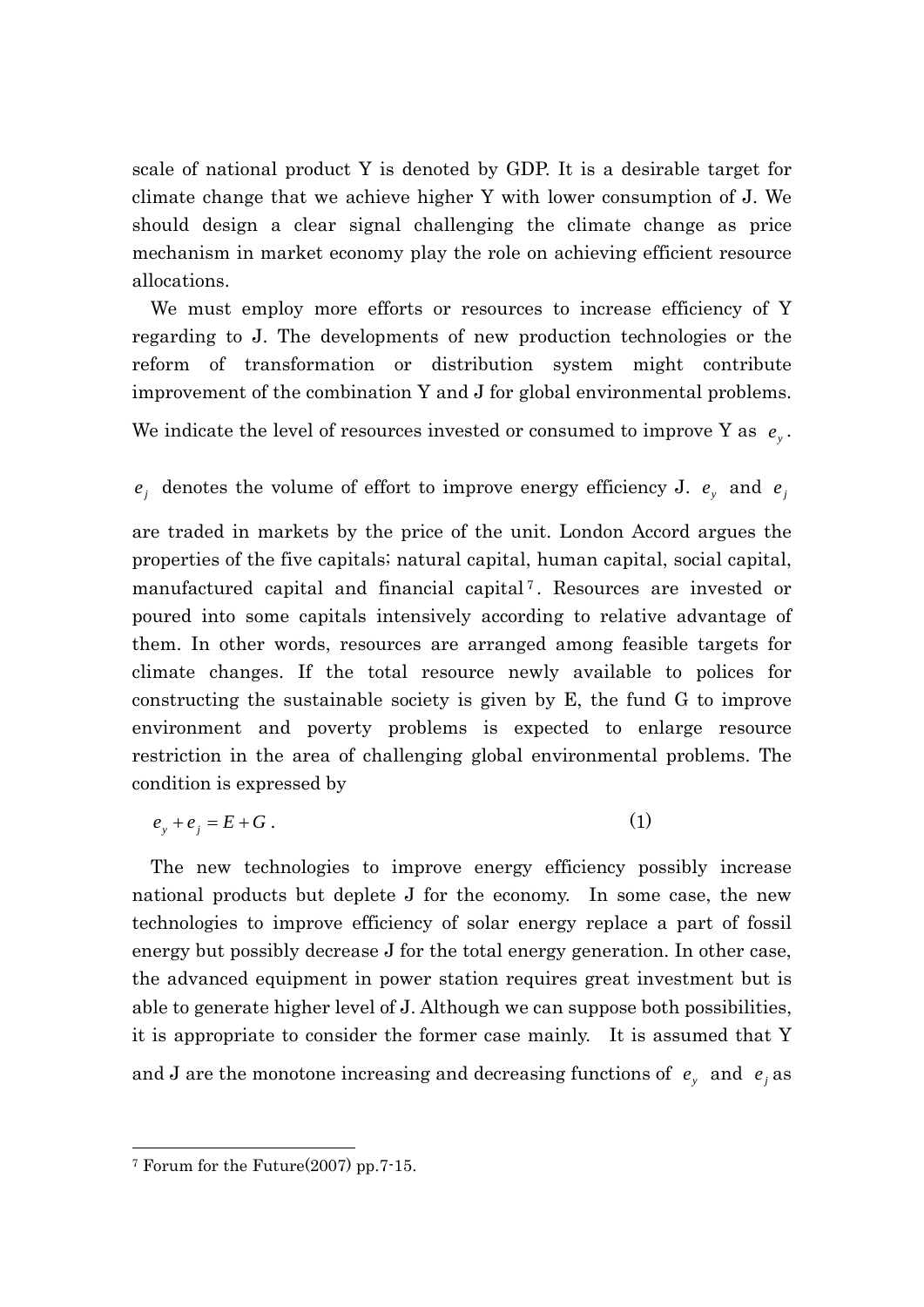$Y(e_y)$  and  $J(e_i)$ . It is assumed that the inequalities  $Y'(e_y) > 0$  an  $J'(e_i) < 0$ 

are satisfied [8](#page-3-0) . We refer this assumption as negative prospect by distinguishing from the positive prospect. C is the total amount of carbon emitted in a nation. The growth of Y is a main factor to increase carbon emission. Joule consumption by burning coal or oil increases Carbon emission largely but the renewable energy is possibly assumed to affect carbon emission in a limited way. The relation between carbon emission and Joule depends on the energy sources determined by energy policies. Carbon function is expressed by

$$
C = F(Y, J). \tag{2}
$$

The shape of the carbon function is transformed by technologies, methods and policies for the global warming. The energy intensity is defined by

$$
EI \equiv \frac{J(e_j)}{Y(e_j)}
$$
. Similarly, the carbon intensity is defined by  $CI \equiv \frac{F(Y(e_y), J(e_j))}{J(e_j)}$ .

It is assumed that the inequalities  $\frac{\alpha}{\alpha} > 0$ ∂ ∂ *Y*  $\frac{\partial F}{\partial x} > 0$  and  $\frac{\partial F}{\partial x} > 0$ ∂ ∂ *J*  $\frac{F}{\sqrt{2}} > 0$  are satisfied.

#### 3. Methods of indication for minimizing carbon emission

In this section, we consider implications of index approach in climate change by employing a model analysis. The policies for minimizing carbon emission are derived by solving the first order conditions of the following Lagrange function (3).  $\lambda$  is a Lagrange multiplier. Differentiating

$$
F(Y, J) + \lambda (e_y + e_j - E - G) \tag{3}
$$

with regard to  $e_y$  and  $e_j$ , we derive the following conditions

$$
\frac{\partial F}{\partial Y}\frac{dY}{de_y} + \lambda = 0,
$$
  

$$
\frac{\partial F}{\partial J}\frac{dJ}{de_j} + \lambda = 0.
$$

-

It is certain that the inequality

<span id="page-3-0"></span><sup>8</sup> This assumption is reflected by negative prospect. Some technologies intend to increase J by additional investment of  $e_i$ . The positive prospect  $J'(e_i) > 0$  is discussed later.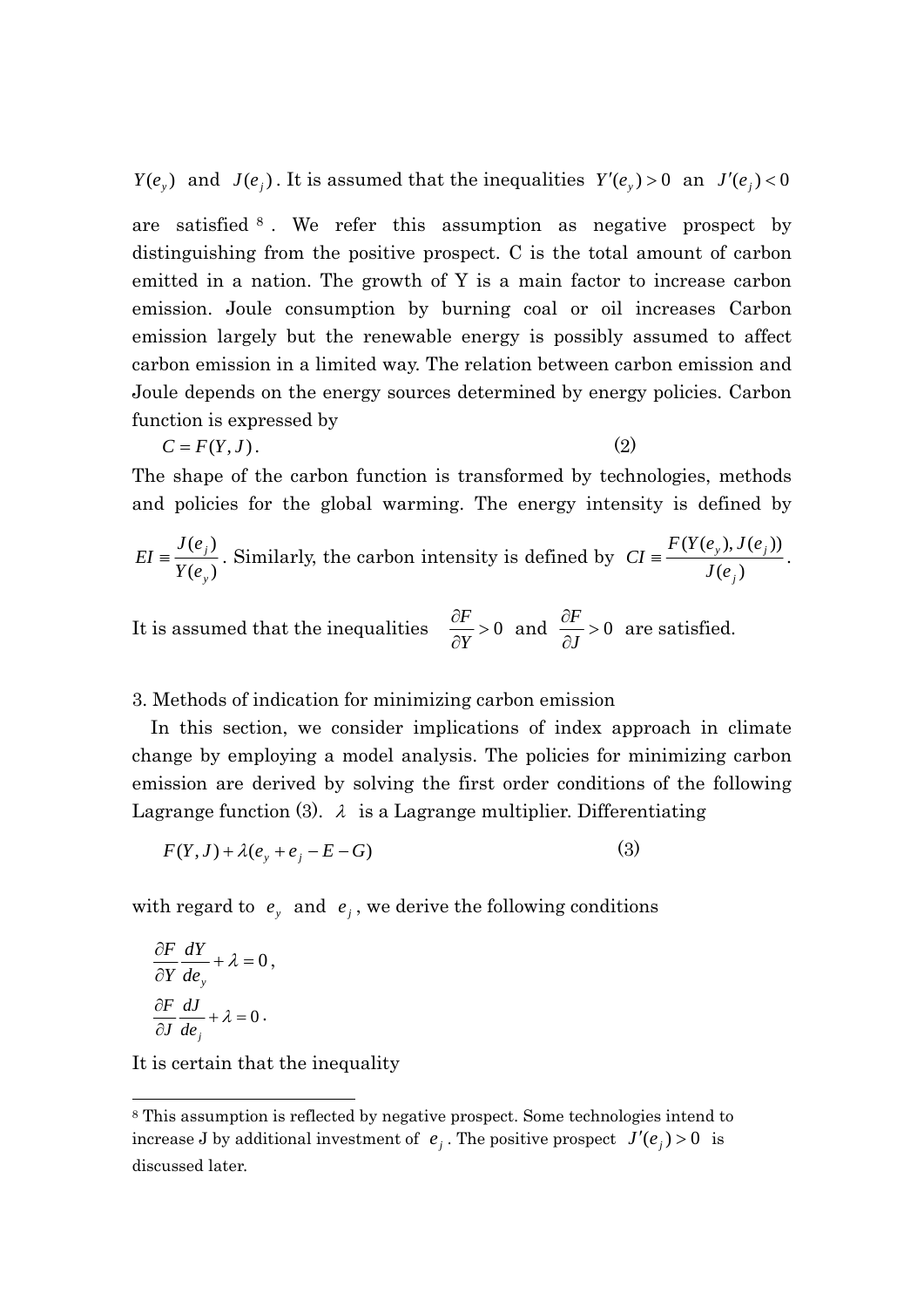$$
-\frac{dJ}{dY} = \frac{\frac{dJ}{de_j}}{\frac{dY}{de_y}} < 0
$$
 (4)

holds. Considering (4), we can suppose that J and Y satisfy a positive correlation[9](#page-4-0). That is, (4) expresses the increment of J required by one unit enlargement of Y in the most efficient carbon emission. In order to construct low carbon emission communities, the depletion of energy efficiency is obtained by a expense of decreasing GDP. (4 ) implies that the depletion of J required by the growth of GDP to achieve low carbon communities decreases to lower in lower marginal depletion effect of energy  $\frac{dJ}{de_j}$  or higher marginal national product  $\frac{dY}{de_y}$ . That is, the economic or shadow price should be

determined by the rate of the two marginal effects of energy and product. The rate will be set up as a targeting index for market oriented solution for climate change. In this essay, policies based on (4) is named by direct or single index approach.

London Accord adopts two indexes expected to arrange investments for many fields of depleting carbon effectively and efficiently. We assume that the most efficient social system with carbon emission is attained in the condition satisfies the highest level of carbon intensity. To solve the solution the Lagrange function is described as follows.

$$
\frac{F(Y(e_y), J(e_j))}{Y(e_y)} + \mu(e_j + e_y - E - G) \tag{5}
$$

 $\mu$  is a Lagrange multiplier. Differentiating (5) with  $e_j$  and  $e_y$ , the first

order conditions of low carbon communities is written by

$$
\frac{\partial F}{\partial J}\frac{dJ}{de_j} + \mu = 0,
$$

-

<span id="page-4-0"></span><sup>&</sup>lt;sup>9</sup> In the case of positive prospect for energy technologies  $J'(e_j) > 0$ , (4) is positive. If our society construct by these technologies, the growth of Y can be achieved by depleting

J. In this condition, we could attain the growth of Y and depletion of J at the same time. So we could easily find the way to low carbon society.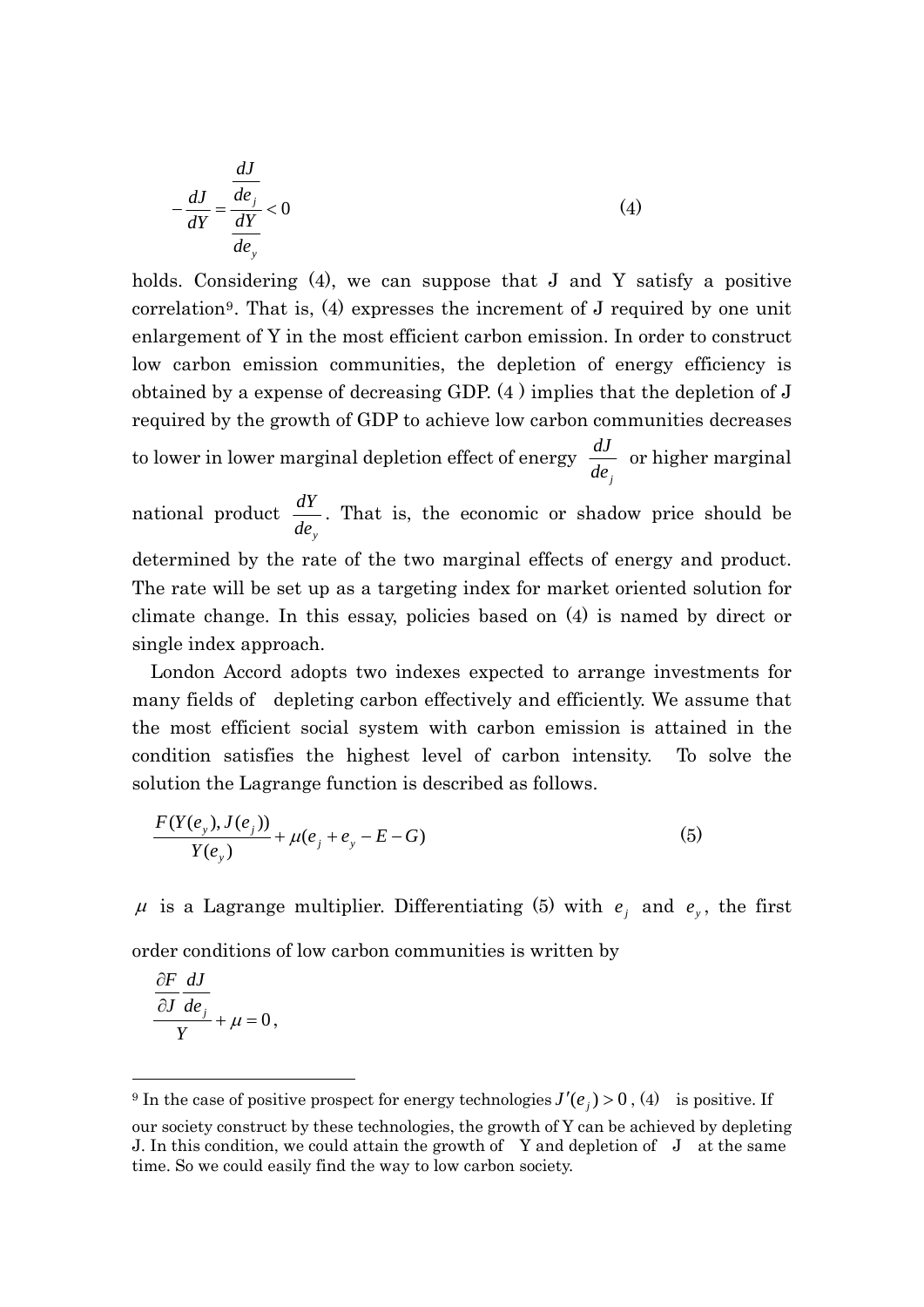$$
\frac{\partial F}{\partial Y}\frac{dY}{de_y} - F\frac{dY}{de_y} + \mu = 0.
$$

By arranging the above tow expressions, we ensure that the growth rate of Joule and GDP satisfy

$$
\frac{\frac{\partial F}{\partial Y}}{\frac{\partial F}{\partial J}} - \frac{F}{Y} = \frac{\frac{dJ}{de_j}}{\frac{dY}{de_y}}.
$$
\n(6)

Although we must develop some more investigation, the following result is obtained by comparing (5) and (6). Considering the left side of (6) is transformed into

$$
-\frac{dJ}{dY}\frac{1}{Y} - \frac{\frac{F}{Y}}{\frac{\partial F}{\partial J}}
$$
(7)

For the relatively small economy  $Y<1$ , (6) is assumed to be larger than negative value of (4). Index approach seems to target greater substation rate between the energy J and the product Y.

 Finally. We consider the energy intensity. Employing the following Lagrange function

$$
\frac{J(e_j)}{Y(e_j)} + \alpha(e_j + e_j - E - G) \quad . \tag{8}
$$

 $\alpha$  is a Lagrange multiplier. The first order conditions of the energy intensity are exhibited by

$$
\frac{dJ}{d e_j}
$$
  
 
$$
Y + \alpha = 0,
$$
  
 
$$
-\frac{J}{Y^2}\frac{dY}{d e_y} + \alpha = 0.
$$

The above expressions are arranged by

$$
\frac{dJ}{de_j} + \frac{dY}{d^2y} = 0.
$$
\n(9)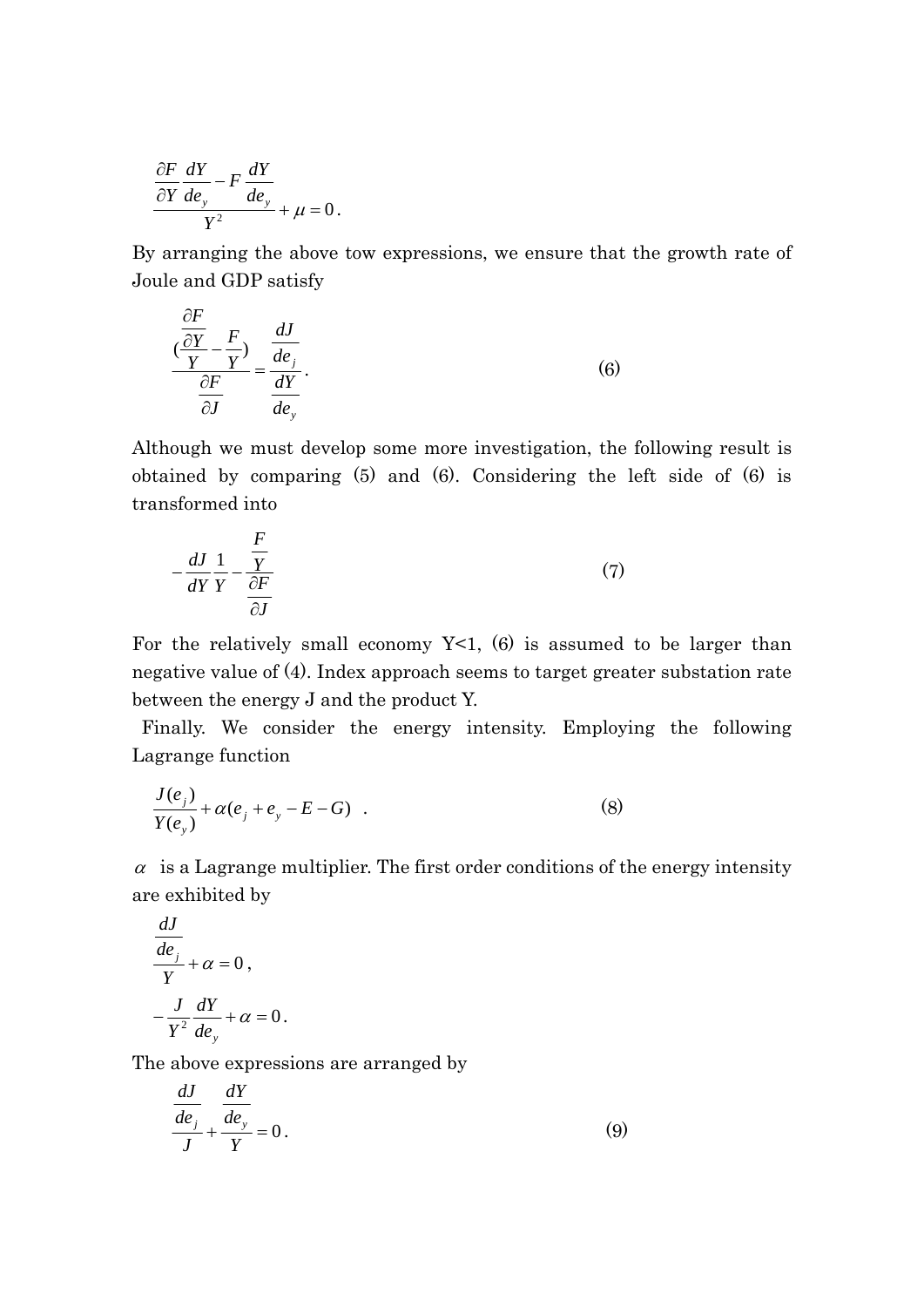Consequently, the intensity of energy implies the depletion rate of J and growth rate of Y of the two efforts  $e_j$  and  $e_y$  equilibrate each other in the low carbon communities. (9) is rewritten by (10). In other words, the rate between J and Y should be equal to rate of marginal effect of two efforts  $e_j$  and  $e_y$ . Considering the intensity of energy employs average

rate  $\frac{J}{Y}$  instead of marginal  $\frac{dJ}{dY}$  in the case (4), this intensity sends more cautious signal to deplete J than the single index approach.

$$
\frac{J}{Y} = -\frac{\frac{dJ}{de_j}}{\frac{dY}{de_y}} > 0.
$$
\n(10)

Noticing that (7) is rewritten by

$$
-\frac{1}{Y}\left(\frac{dJ}{dY} + \frac{F}{\frac{\partial F}{\partial J}}\right) \tag{11}
$$

two intensities approach adopted by London Accord indicate the larger economy Y more effort to deplete J.

 Finally, two intensities approach more sophisticate valuation for policies for climate change in dynamic arrangement process. In a equilibrium, two indexes (7) and (10) turn into the identical value. To simply the expression the elasticity of energy to carbon emission  $\frac{\partial F}{\partial J} \frac{J}{F}$ *J F* ∂  $\frac{\partial F}{\partial x}$  is denoted by  $\varepsilon$ . Making

$$
(10) equal to (11),
$$

$$
\frac{dJ}{dY} = J(1 - \frac{1}{\varepsilon})\tag{12}
$$

is derived. J depletion accompanied by decrease of production Y becomes larger as J or  $\varepsilon$  increases. That is, the economic or market value of energy depends on the elasticity of energy to carbon emission.

### 4. Remarks

 To achieve low carbon emission we should target to combine the economic or market value to resource allocation between production and energy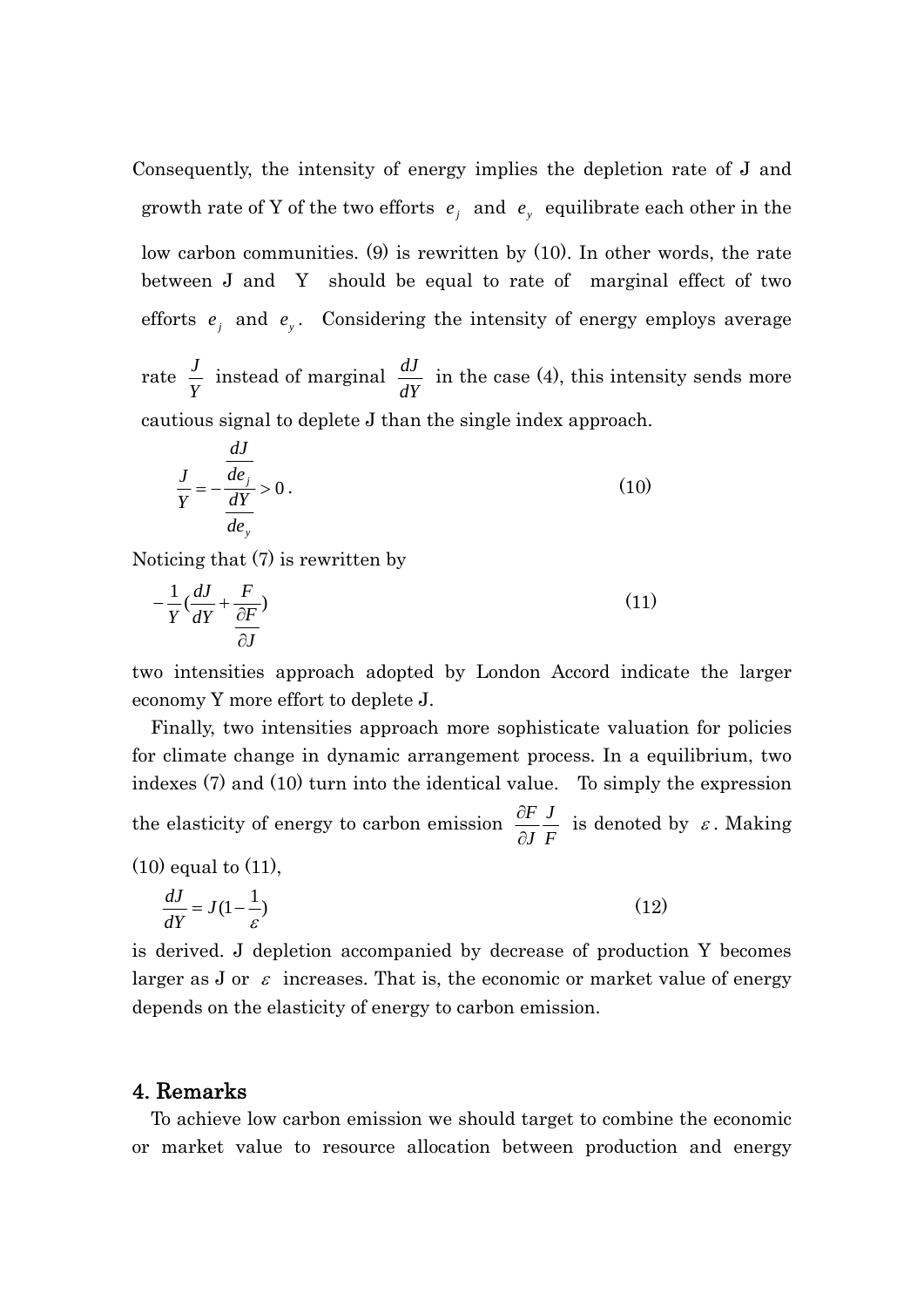efficiency improvements in the direct one index approach. On the other, London Accord is constructed by the two intensities on low carbon communities in theoretical framework. This article makes clear the characteristics of the two indexes approach. Two main results are confirmed. First, the two indexes approach makes many effective signals to moving communities into low carbon system of society in the dynamical adjustment procedure. Second, in the goal the economic or market determine the resource allocation between economy and environment value depend on energy J and the elasticity of energy to carbon emission.

#### References

- Barrow,C.J. (2006) Environmental Management for Sustainable Development 2ed., Routledge.
- Bosetti, V, C.Carraro and M.Galeotti (2006), The Dynamics of Carbon and Energy Intensity in a Model of Endogenous Technical Change, The Energy Journal special issue, pp.191-205.
- Gleeson, B. and N.Low(2001), Governing for the Environment: Global Problems, Ethics and Democracy, Palgrave.
- Corporation of London (2006) Financing the Future : The London Principles, the Role of UK Financial Services in Sustainable Development, [http://213.86.34.248/NR/rdonlyres/13F2434D-2209-4836-AEE3-D5C2E](http://213.86.34.248/NR/rdonlyres/13F2434D-2209-4836-AEE3-D5C2E6A5F75E/0/SUS_financingfuture.pdf) [6A5F75E/0/SUS\\_financingfuture.pdf](http://213.86.34.248/NR/rdonlyres/13F2434D-2209-4836-AEE3-D5C2E6A5F75E/0/SUS_financingfuture.pdf)
- Forum for the Future(2007),*Investments to combat climate change*exploring the sustainable solution. [www.forumforthefuture.or.org.uk](http://www.forumforthefuture.or.org.uk/)
- Hirshland,M.J.(2006),Corporate Social Responsibility and the Shaping of Global Public Policy, Palgrave.
- Krapivin,V.F. and C.A.Varotsos (2007), Globalization and Sustainable Development : Environmental Agendas, Springer-Praxis Publishing.
- The London Accord(2007,2008), <http://www.london-accord.co.uk/>
- Marshall,G.R.(2005), Economics for Collaborative Environmental Management: Renegotiating the Commons, Earthscan.
- Meadows,D.,J.Randers and D.Meadows(2005),Limits to Growth: The 30-Year Update, Earthscan.
- Nyssens,N.(ed),(2006),Social Enterprise: At the Crossroads Market, Public Policies and Civil Society, Routledge.